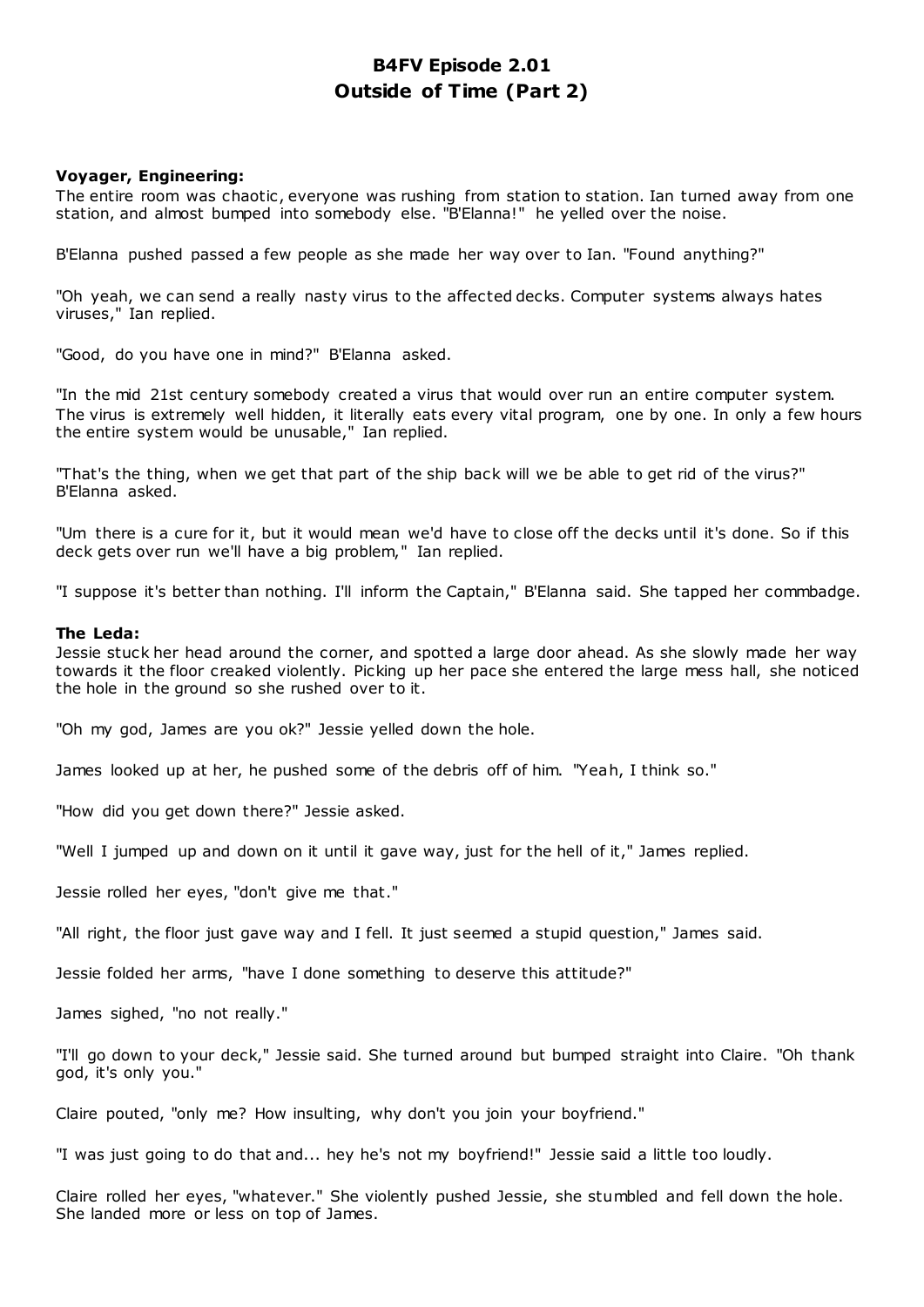#### **Voyager, the Bridge:**

Kathryn was busy pacing the bridge, while everyone else were still in their previous spots.

In: "Engineering to Bridge, we're ready for the procedure."

"Ok standby," Kathryn commanded.

Chakotay groaned, "it starts."

In: "Captain, we really should start soon, we haven't got long."

"Tried telling her that, she won't listen," Chakotay said.

"How long until Engineering is taken over Tuvok?" Kathryn asked.

"Thirty two minutes Captain," Tuvok replied.

"Any luck Harry?" Kathryn asked, turning her head the other way.

"Not really Captain, there's no way I can scan the Leda when that scan is on," Harry replied.

"Keep trying," Kathryn commanded.

"But Captain..." Harry said.

"Just do it!" Kathryn snapped. Harry nodded nervously, he continued to work.

"What's going to happen after thirty odd minutes Captain?" Chakotay asked.

"If we haven't found our crewmembers, nothing. We could still send the virus through to the affected decks," Kathryn replied.

"True but we need the engineering systems for that virus to work. If the engineering systems themselves are infected with the virus it's going to spread through the entire ship," Chakotay said.

Kathryn sighed, she tapped her commbadge. "Janeway to Engineering. How long will the virus take to disrupt the Leda's shields?"

In: "We have no idea. The virus was designed to be unpredictable. At the most two hours, but the shields could be the first thing the virus attacks which could mean it could only take a few minutes."

"Damn," Kathryn muttered.

"Captain we should do the procedure now," Chakotay said.

"I agree with the Commander," Tuvok said.

"That's an idea, who thinks that trying to save the crew on the Leda is futile and it'll kill us all anyway?" Chakotay asked.

Danny turned away from the helm, "I hate to say it since three of my friends are on that ship, but he's right."

"I do agree with the Commander," Tuvok said.

"So we heard," Harry grumbled.

Kathryn looked back Harry's way, "what do you think Harry?"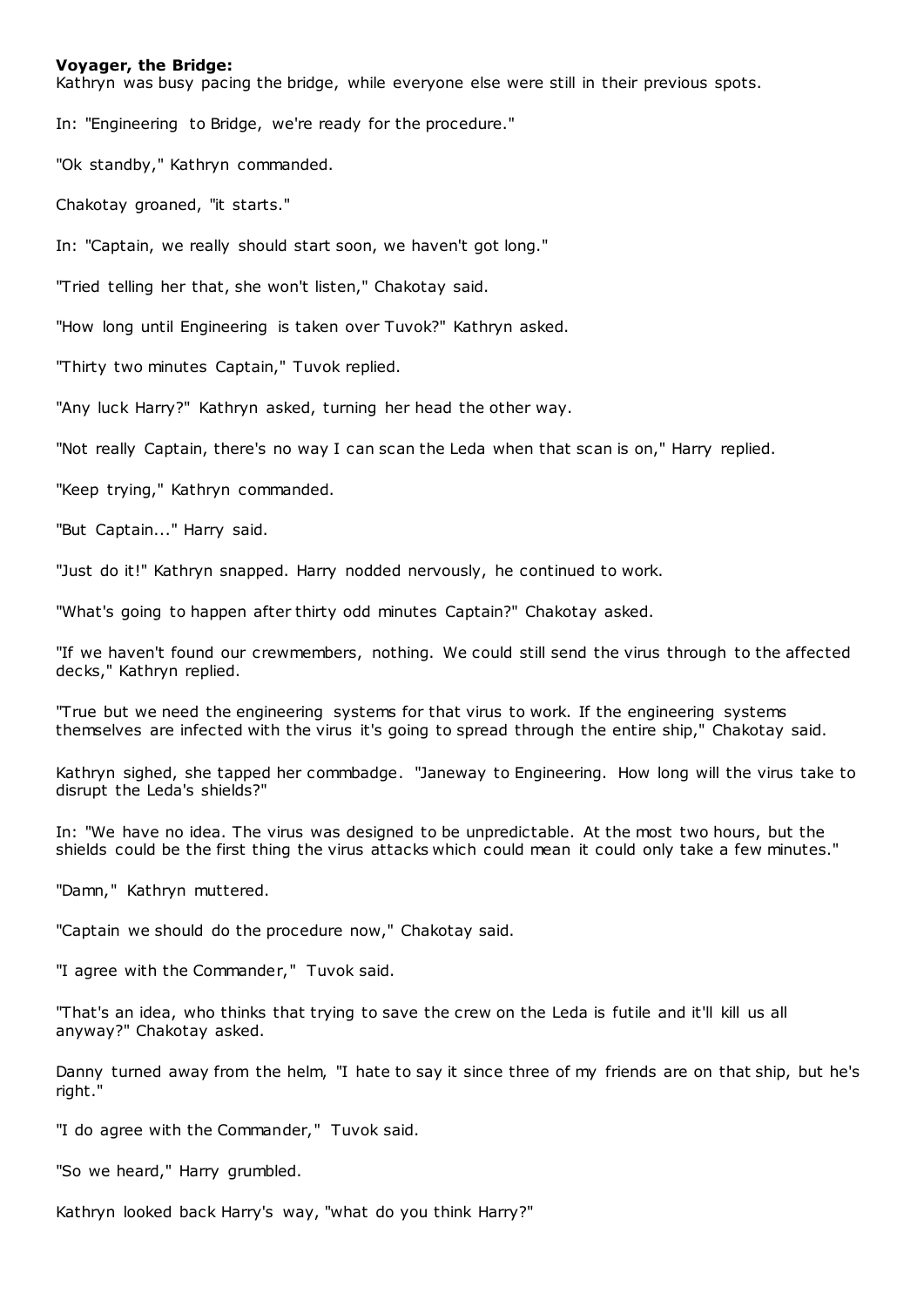"I'd agree with the Commander if we had a different plan," Harry replied.

"What do you mean?" Chakotay asked.

"Well the virus attacks one system at a time, right? What if instead it went for the actual scanner before anything else?" Harry replied.

"Yeah, we could find the others then and get off this ship safely," Danny said.

"We can't just decide where the virus will hit," Chakotay said.

"Maybe we can, we just need a good hacker," Kathryn said.

Chakotay shook his head, "the best hacker from my crew was James, but he's missing."

"And there's a high chance he's still alive," Kathryn said.

"Ooh she's got that, I've got a plan look," Danny grinned.

"Yes but I don't get why," Chakotay said.

Kathryn went over to stand behind Danny. "Danny we don't need helm at the moment, go to Engineering."

"Uh ok," Danny said, she climbed out of her chair.

"Just tell B'Elanna to stay on standby, you'll hear from me in a while," Kathryn said.

"Right," Danny said, she headed towards the turbolift.

"Captain, what are you up to?" Chakotay asked as Kathryn came over to stand near him.

"Shut up and help me here. What could we send through to the affected decks that could get the missing crew's attention?" Kathryn replied.

"A virus, can't we stick to that plan?" Chakotay muttered.

"Oh we will, it's just I have a different virus in mind. We just need our crew in the right place to use it," Kathryn said.

"Yeah great plan, what if they're dead?" Chakotay groaned.

"If we haven't got a response or anything from the Leda, we'll send in the other virus. Ok," Kathryn snapped.

"Why don't I believe that?" Chakotay muttered.

## **The Leda:**

Jericute-os of Borg was wandering down one of the dark corridors nearby the large mess hall, while muttering to herself. "Damn explosion, I had a nice grey colour on my skin and now it's an awful reddy colour. This is going to take lots of plastic surgery to fix."

Somebody appeared at the doorway, it was none other than Brannon Braga. "Hello babe, come over here. I want to show you something."

"Oh grow up Brannon, wait... what are you doing here?" Jericute-os asked.

"Stop ruining the mood, just accept that I'm here and that I'm sorry," Brannon replied.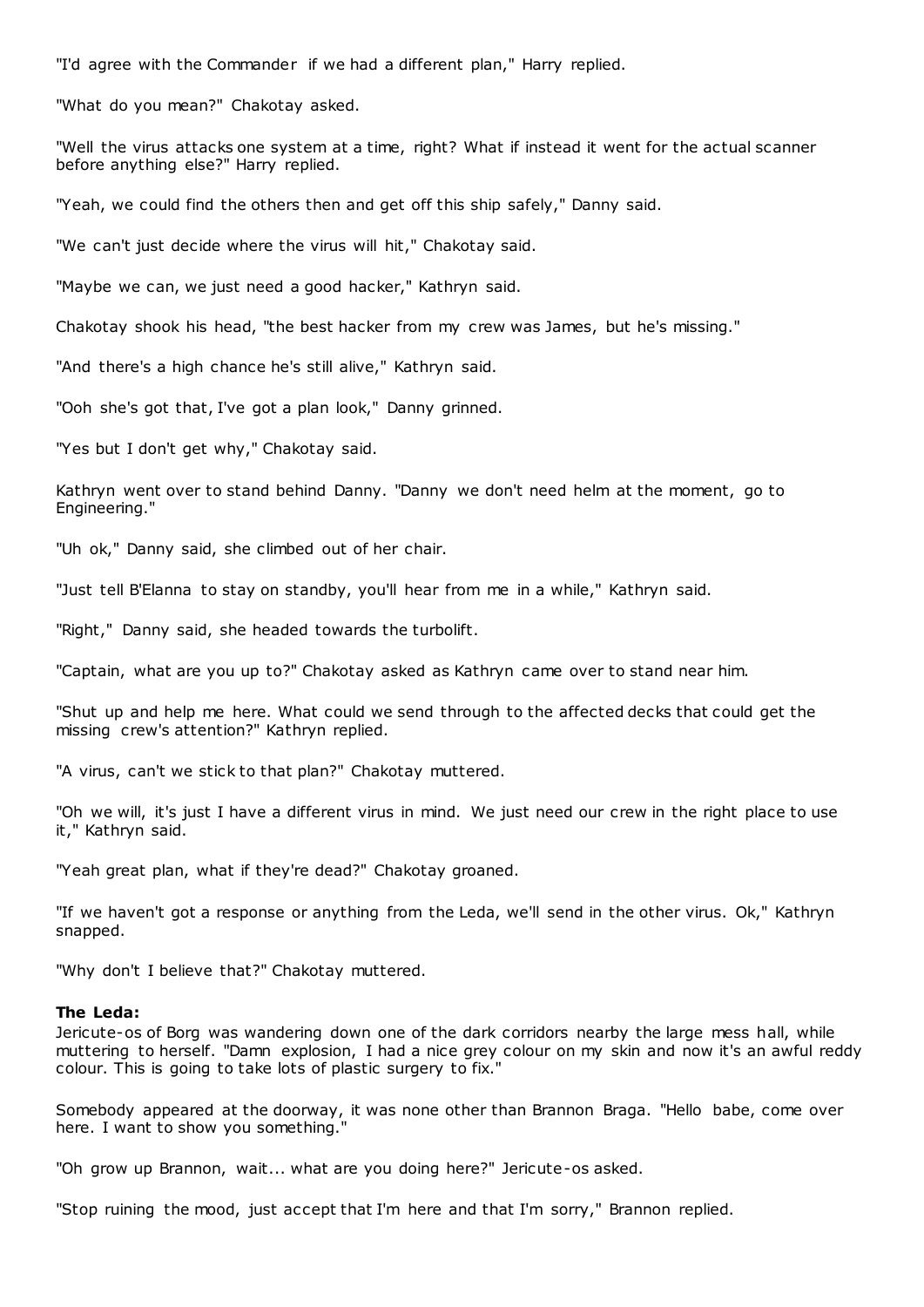"Ok," Jericute-os said happily. She strolled over to where Brannon was standing. He took a hold of her hand and he lead her back the way she came. He stopped outside a smaller door.

"Inside there is the plastic surgery to fix that lovely skin of yours," Brannon said.

"Oh Brannon, you always knew what I wanted without me even having to say it," Jericute-os swooned.

"I know sweetheart. Just go in and I'll meet you later. We can have a nice meal," Brannon said.

Jericute-os giggled, she went through the door and she seemed to disappear. Brannon looked through it, it appeared to be a turbolift shaft. "Maybe not, bye bye." He then disappeared too.

Meanwhile at the bottom of the shaft Jericute-os woke up with a really nasty sharp pain in her stomach. "Owie, this is not the plastic surgeon, this is not as painful."

She looked down at her stomach... wait can she do that? Oh who cares. "Oh dear god!" she screamed as she saw her stomach. There was a nasty looking spike sticking out of it. "My outfit, it's not meant to be red! Oh it's ruined... ruined... ooh pretty spots," she squealed before fainting.

#### **Meanwhile:**

Clive and some unknown crewmember were both trapped inside what looked like a jeffries tube. Clive was busy trying to open one of the doors.

"We're going to die, oh my god. I didn't tell Jacki what I felt," the unknown crewmember stuttered.

"Good for her," Clive muttered.

"I should have wrote a will, I have a lot of teddies that need a good home," the unknown crewmember said.

"Somebody kill me now," Clive said in the door's direction.

The door opened so suddenly, Claire was on the other side. She smiled sweetly, "hiya everyone."

"Oh thank god I'm not going to die," the unknown crewmember sighed.

"What makes you think that?" Claire asked sweetly.

#### **Not that far away:**

"Maybe you should go first," Faye said.

Craig turned his head to look at her, "don't ladies go first?"

Faye pretended to think about, she pushed Craig towards the jeffries tube door. "I heard something, it could be somebody."

"Somebody dead, maybe," Craig said.

"Would it be moving?" Faye asked, while tapping her foot.

"It might have fell over," Craig replied. Faye stared blankly at him. "Oh alright I'll check, but if a dead guy falls on me you're opening the next door."

"That's fair," Faye said.

Craig turned towards the jeffries tube door, he reached down for the handle. He opened the door very slowly, lucky for him nothing fell out. Clive popped his head out, "hey."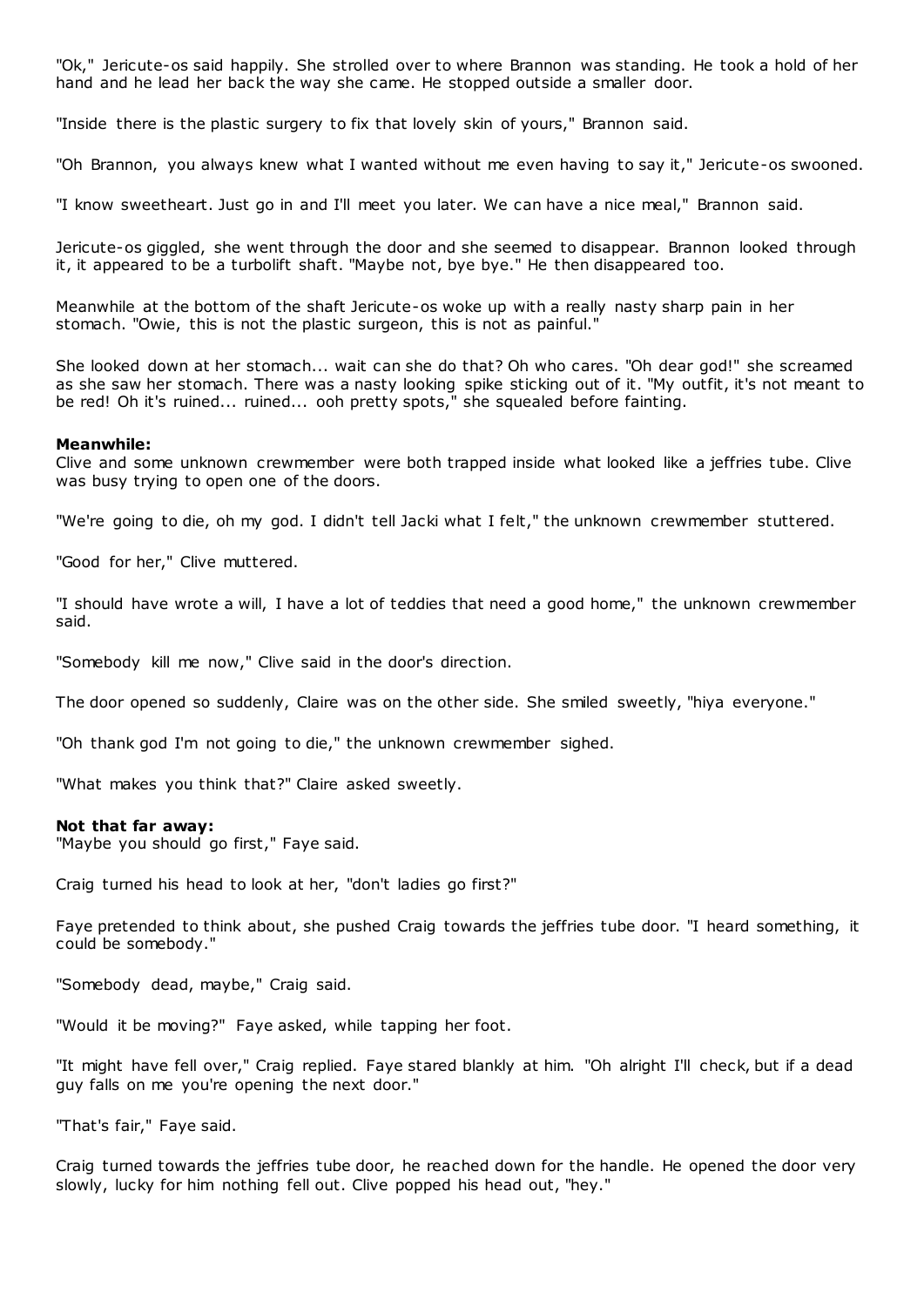Craig jumped a mile, he backed off into Faye. Faye just giggled, "that was a good one, did you see him jump?"

"I did," Clive replied as he climbed out of the tube.

"It wasn't funny," Craig pouted.

"How did you get in there?" Faye asked.

"I dunno, one second I was on Voyager the next I was in there. Have you seen Claire?" Clive replied.

"No, why?" Craig said questioningly.

"Well she kinda killed somebody," Clive replied. He pointed at the jeffries tube. Craig and Faye stepped forward to look inside, they saw the unknown crewmember lying obviously dead.

"That just happened, here, now?" Faye said nervously.

"Well she wouldn't stop stabbing the guy, I pushed her off and I dragged him away. It took me a while to notice he was already dead," Clive said.

"Woah, he must have been annoying," Craig muttered.

"You don't know the meaning of the word until you've spent five minutes with Hughie here," Clive said.

"Correct me if I'm wrong, but Claire continually stabbing a guy to death is really odd, right?" Craig said questioningly.

"I think so yeah," Clive replied.

"Great, you'd think being trapped on a really creepy ship was bad enough," Craig said.

#### **Meanwhile:**

"My god, how much do you weigh?!" Kes yelled.

"I'd rather not answer that, especially since you're a woman!" Tom yelled back.

"I'd better get a rope or something," Kes said, she let go of Tom and walked off.

There was a huge thud and then a big crash. "Oh this doesn't feel very safe either... aaaaahhh crraaaappp!" Tom's voice screamed. There was another crash.

Kes peeped her head down the hole, Tom was now two decks lower than before. "Oops," she muttered.

"How long's that rope?" Tom asked sheepishly.

"I didn't get one, you distracted me," Kes replied.

"Well I'm sorry you dropped me," Tom muttered.

"What, I can't hear you!?" Kes yelled, she walked off.

"Hey, don't ignore me. Um, there's a dead body down here. I'm sure it's looking at me," Tom stuttered.

#### **The large mess hall:**

James came through the main door, with Jessie not far behind him. "Did we turn right or left before?" he asked.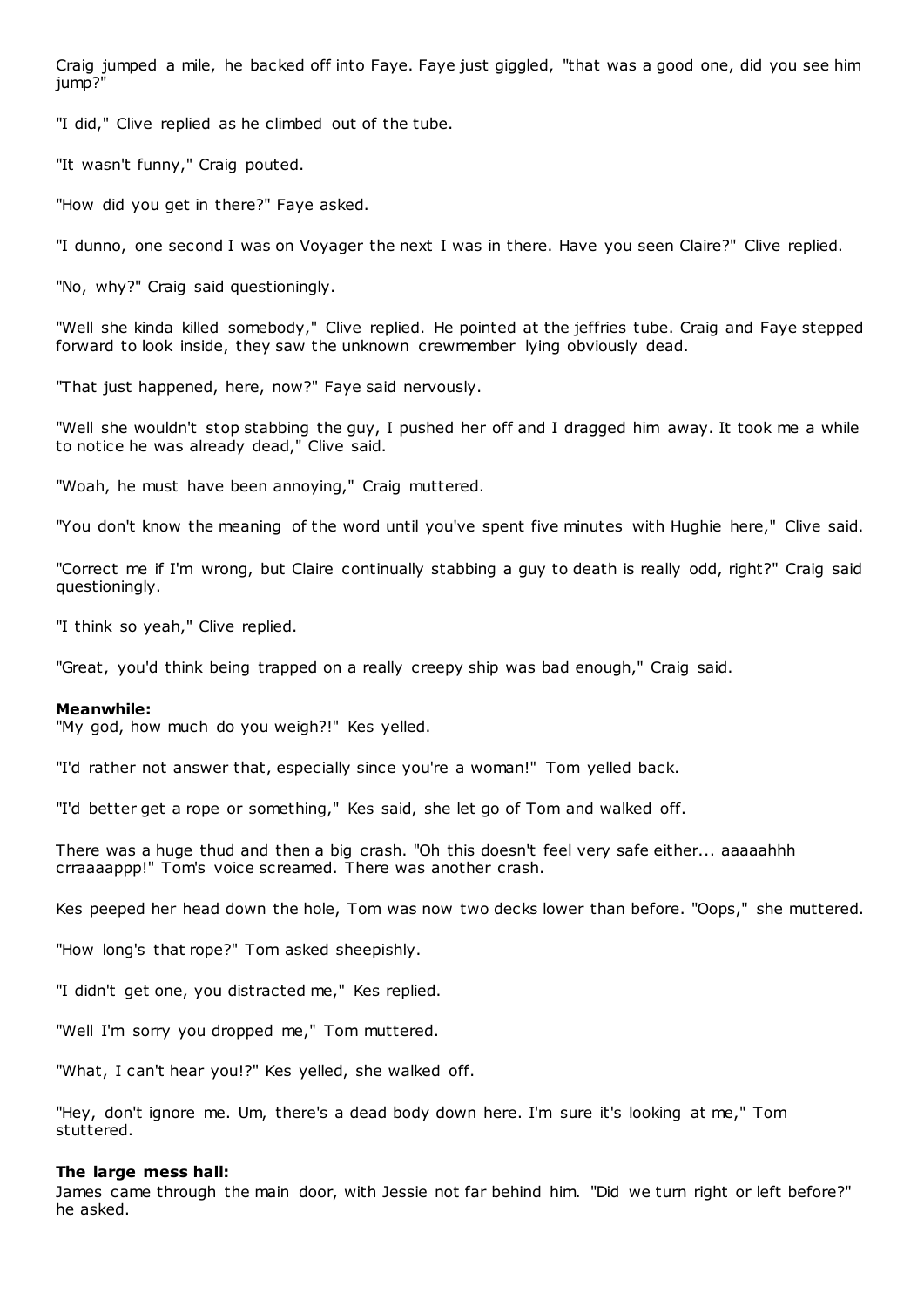"Left," Jessie replied.

"Damn it," James groaned. He turned back around, and looked towards the turbolift doors. "I wonder if the lifts are working."

Jessie started to look around the room, "oh yeah, I wonder what falling to my death is like."

"Ok, now you take me seriously," James muttered.

Jessie turned to him and smiled innocently, "when did I not take you seriously?"

"I think the Voyager crew could be killed off three times over, during the time it'd take to go through the whole list," James replied.

"I only wanted an example," Jessie said.

"Ok, five minutes ago," James said.

Jessie raised her eyebrow, "you were serious?"

"Oh god, forget it," James groaned.

Jessie grinned as she turned around, "I win." James rolled his eyes, and turned back towards the main doors. Jessie looked around the room again, she walked towards a mirror. "God my hair's a mess," Jessie moaned, she started to fiddle with her hair.

As she did so the room got a lot brighter, also dozens of voices filled the area. Jessie turned around looking confused. Lots of people in those old Starfleet uniforms were sitting or standing around the room, everything seemed normal.

A few people started coughing, a few minutes the entire room had joined in. Several people fell off their chairs and didn't get up. Others got out of their chairs coughing, but some collapsed onto the ground. One girl stopped nearby Jessie, she stumbled into her, then she fell limp in her arms.

Jessie backed away from the girl, she just fell onto the ground as a result. Jessie turned back towards the mirror, a hand touched her shoulder, she jumped and turned around. The room was dark and quiet again, James was standing in front of her.

"Jess, are you ok?" he asked.

Jessie glanced around nervously, she looked at the ground. A small corpse was lying nearby her feet. "Can we go, please?" she stuttered.

"Yeah sure," James replied. He turned to leave the room, Jessie followed after quickly taking a hold of his arm.

# **Meanwhile:**

"Damn writer, Kes used to be sweet," Tom was busy muttering. He looked around the room he was in. He stormed over to one of the doors, he tried to pull on the handle but it wouldn't budge.

Tom turned back around, and gazed at the see through tank in front of him. The door behind him shook violently like something hit it. Tom turned back around. "Who's there!" he called.

"Oh it's just Tom, let's leave him," Clive's voice said.

"I heard that you moron," Tom snapped.

"Ooh, someone's bitter," Faye's voice said. Tom heard her and Clive laughing.

"You two stop it, help me with the door," Craig's voice groaned.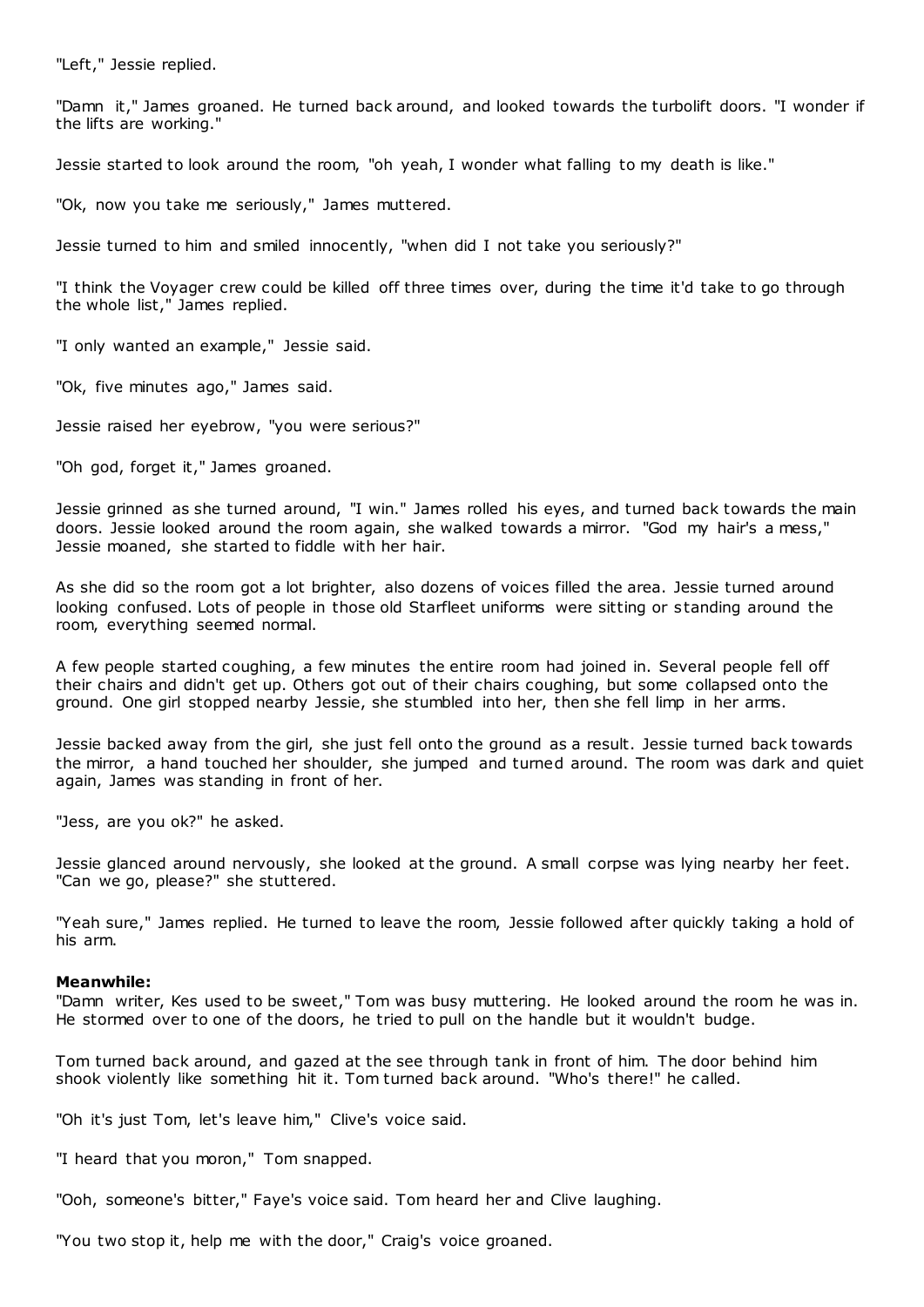"It's ok, we don't need you two anyway. You're both too weak," Tom said.

"Where's my chain-saw when I need it?" Clive's voice asked.

"Yeah exactly, help me with the door!" Craig's voice yelled.

"Fine god," Faye's voice groaned.

Tom tried to pull the handle again, this time the door opened. Craig looked around the room Tom was in. "How did you get in here?" he asked.

Tom pointed at the ceiling, "Kes thought it would be funny to let go after helping me climb to the next deck."

"It is funny," Faye said.

"No it's not, I could have been killed," Tom snapped.

"That is what's so funny about it," Faye giggled.

"Is she hyper on the air or something?" Tom asked.

"She's based on Marill, does that answer your question?" Craig replied.

Faye pouted, "am not."

"What, hyper on air or based on Marill?" Clive said questioningly.

"Both, let's go," Faye muttered. She walked off. The three guys all followed her.

"Wait one second," Tom said quickly.

"What?" everyone groaned as they all stopped.

"What was that noise?" Tom asked.

Everyone turned around slowly. Most of them gasped in shock. Jericute-os was now in the tank and it was filling up with water.

"Ah crap, I can't swim. Eeew, red water," she moaned.

The camera turned on Faye, "a Borg."

Then it turned to Craig, "a Zombie Borg."

It turned to Tom who pulled a confused face, and shrugged his shoulders. It then turned to Clive, "a Zombie Borg Barbie more like."

"Hey I resent that!" Jericute-os screamed. She then went under water.

"What's the Borg doing here?" Tom asked.

"Oh you can talk, how clever," Faye said sarcastically.

Tom ignored her, "it's a very good question."

"Beats me, their contract isn't valid until the Season Three finale," Craig replied.

"Who cares, obviously Claire is still killing," Clive said.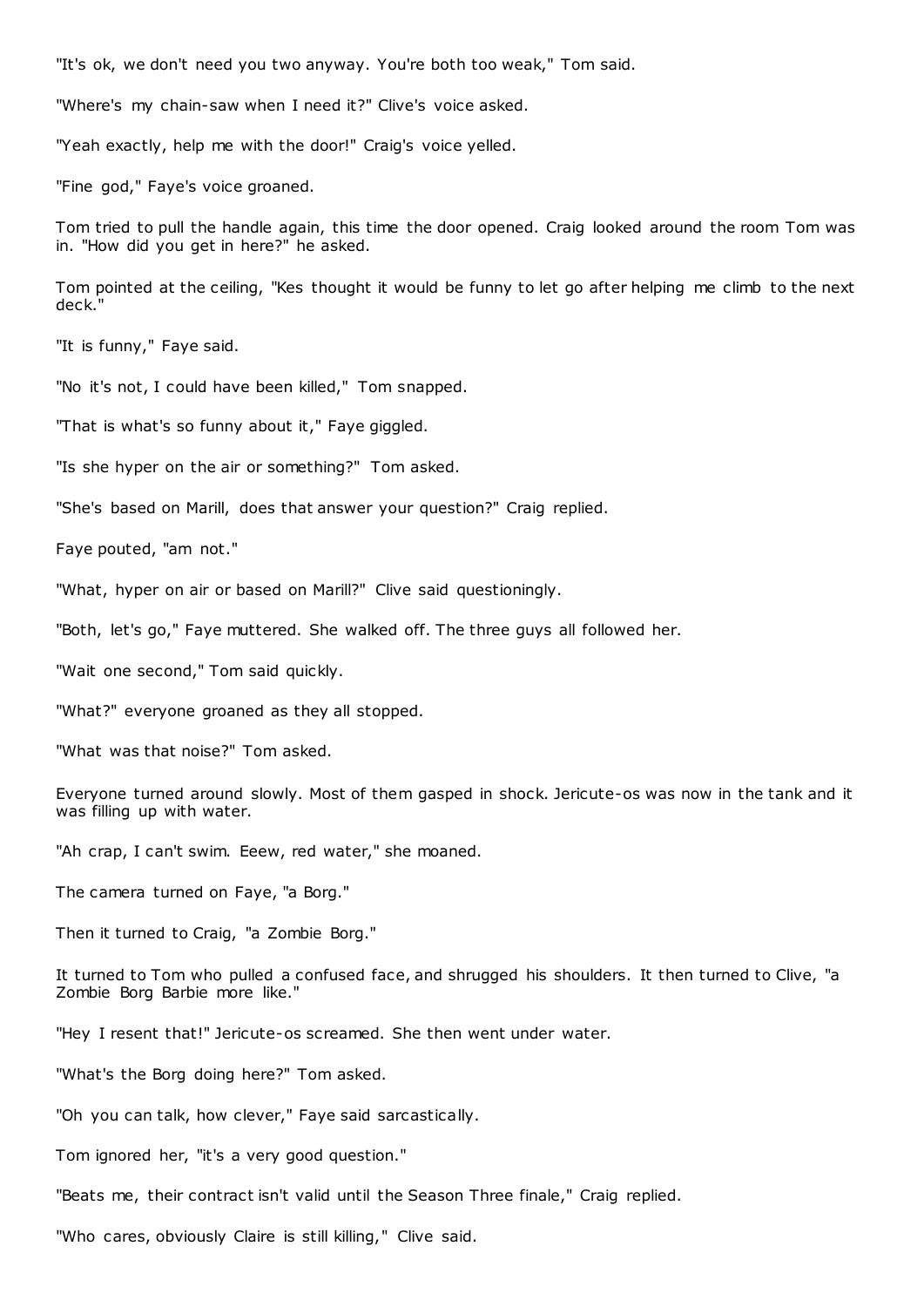"Claire? Ookay, do you take drugs?" Tom asked.

"Why, want some?" Clive replied.

"Wise guy," Tom grumbled. He pushed passed the others and continued down the corridor.

## **Voyager, Engineering:**

B'Elanna ran passed the core, she pushed several people forward as she did. "Come on, everybody out of here now!" she yelled. Every unknown crewmember ran towards the main door. B'Elanna stopped at one of the stations, Ian came up to her side.

"Aren't you going?" Ian asked.

B'Elanna just glanced at him briefly, she tapped her commbadge. "Torres to Bridge."

## **The Bridge:**

"Go ahead B'Elanna," Kathryn said.

In: "Engineering's got a minute left, should we send the virus?"

"We haven't got a response from the Leda yet," Kathryn replied.

Chakotay stood up, "Captain that ship is huge. If the crewmembers are still alive I hardly doubt they could find the bridge in time."

"What happens if life support is the first system to be affected?" Kathryn snapped.

"I was hoping it wouldn't come to this," Chakotay muttered. He pulled a phaser out from his belt and pointed it at Kathryn. "B'Elanna, send the virus."

"Delay that order B'Elanna," Kathryn said angrily. She put one hand on her hip, "what do you think you're doing?"

"Obviously you're not going to listen to anybody else. I think Voyager needs somebody who will in this crisis," Chakotay replied.

"Tuvok, put him in the brig," Kathryn commanded.

"I cannot Captain, the brig is on the affected deck," Tuvok said.

"Damn it," Kathryn muttered.

"B'Elanna send the virus," Chakotay ordered.

In: "Aye sir. Torres out."

"Tuvok can you escort the Captain to her ready room?" Chakotay commanded.

Kathryn glanced towards Tuvok, he stood in silence. Kathryn turned back to Chakotay. "I think we have a problem, Commander."

"It doesn't matter, B'Elanna's going to send the virus. There's nothing you can do now," Chakotay said.

#### **Engineering:**

"B'Elanna," Ian stuttered.

B'Elanna looked up from the console. An eerie looking red wall of light was just behind the core, a few seconds later it overtook the core itself. "Ian get out of here," B'Elanna said.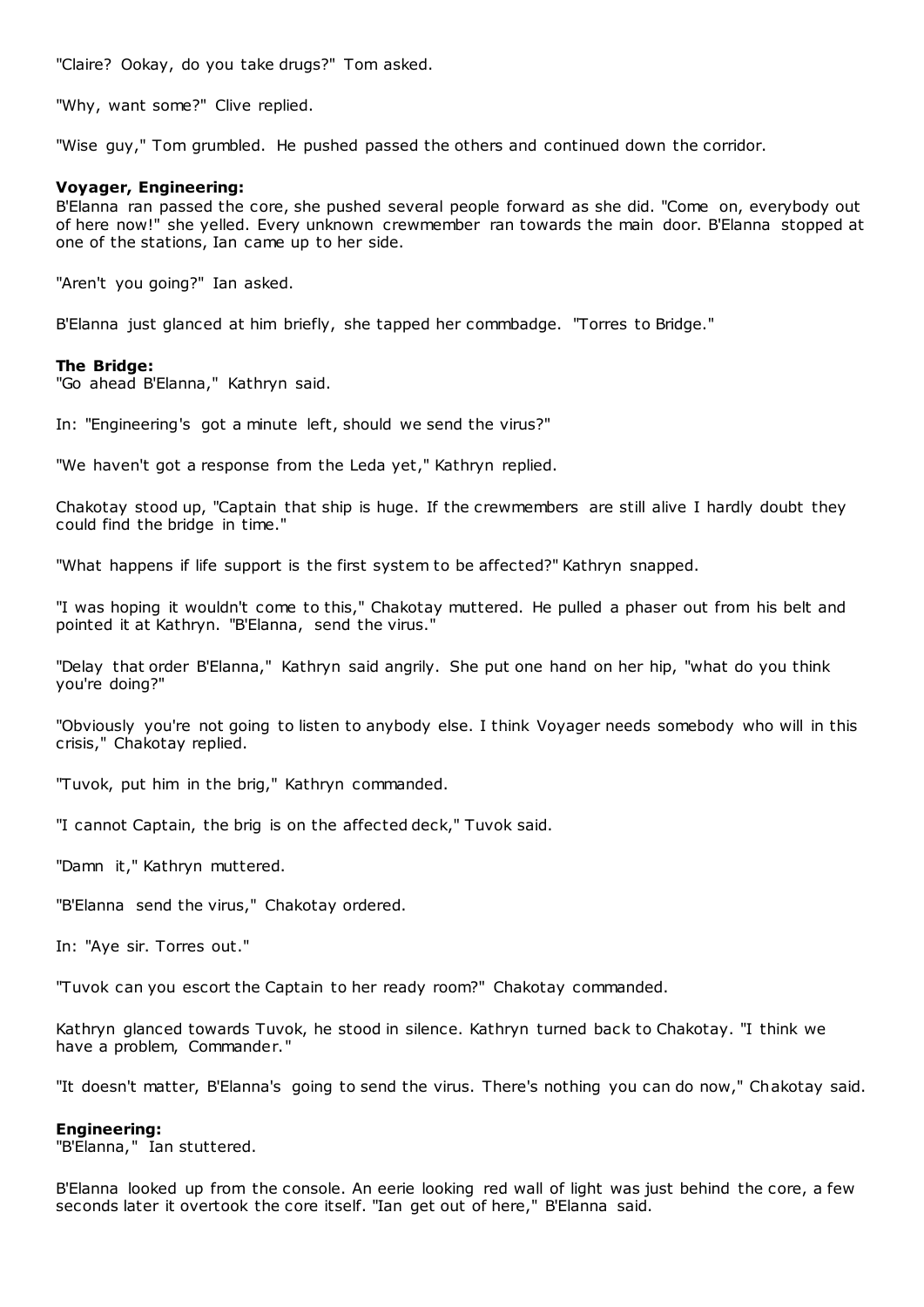"But what about you?" Ian said questioningly.

"I'm nearly finished, go!" B'Elanna yelled.

Ian stepped backwards slowly, he turned around and ran out of the room. B'Elanna looked back down at the station, she keyed in a few more commands. She looked back up, the wall was just centimeters away from her. B'Elanna tapped her commbadge, "Torres to Bridge, virus is on." The wall went through her, her eyes glowed briefly.

"You little bitch," she said, her eyes went back to normal. "Crap," she muttered. She ran back out of the wall, and ran out of the room.

#### **The Leda, the Bridge:**

"It wasn't my fault, stop blaming me," Kes said angrily. Tom, Faye, Craig and Clive followed her through the main door.

"Are you trying to say it was my fault, I didn't rest my hand on that button," Tom said.

"Oh for crying out loud, shut up," Craig groaned.

"Hey wait, this is the bridge," Faye said as she glanced around.

"Great, we can try to contact Voyager," Tom said. A bright flash of light went around the entire room. "What was that?"

Faye and Craig went over to a nearby station. "I dunno, these stations are way too old to understand," Craig replied.

"Hey there's a message," Faye said. Everyone gathered around her as she keyed in some commands.

"What does it say?" Tom asked.

"It says to shut down the scanner, um how do you do that?" Faye replied nervously.

"I'll check another station," Tom said. He headed over to another station.

"There's something else," Clive pointed out.

"Yeah, if we can't shut it down we have to... oh, that ain't good," Faye said.

"What?" Tom said questioningly.

"That flash of light was the ship getting infected with a weird virus. We need a hacker to try and get it to affect the scanner only," Faye said.

"Anybody a hacker?" Craig said.

"Hell no," Tom said.

"Don't look at me," Clive said.

"We have a problem then, if we can't do it the life support can easily be affected anytime soon," Faye said.

"Let's hope it goes for the scanner first then, if not we're doomed," Tom muttered.

"I take it you can't shut it down," Clive said.

"You take it right. According to this, that scanner is not part of the ship's systems," Tom said.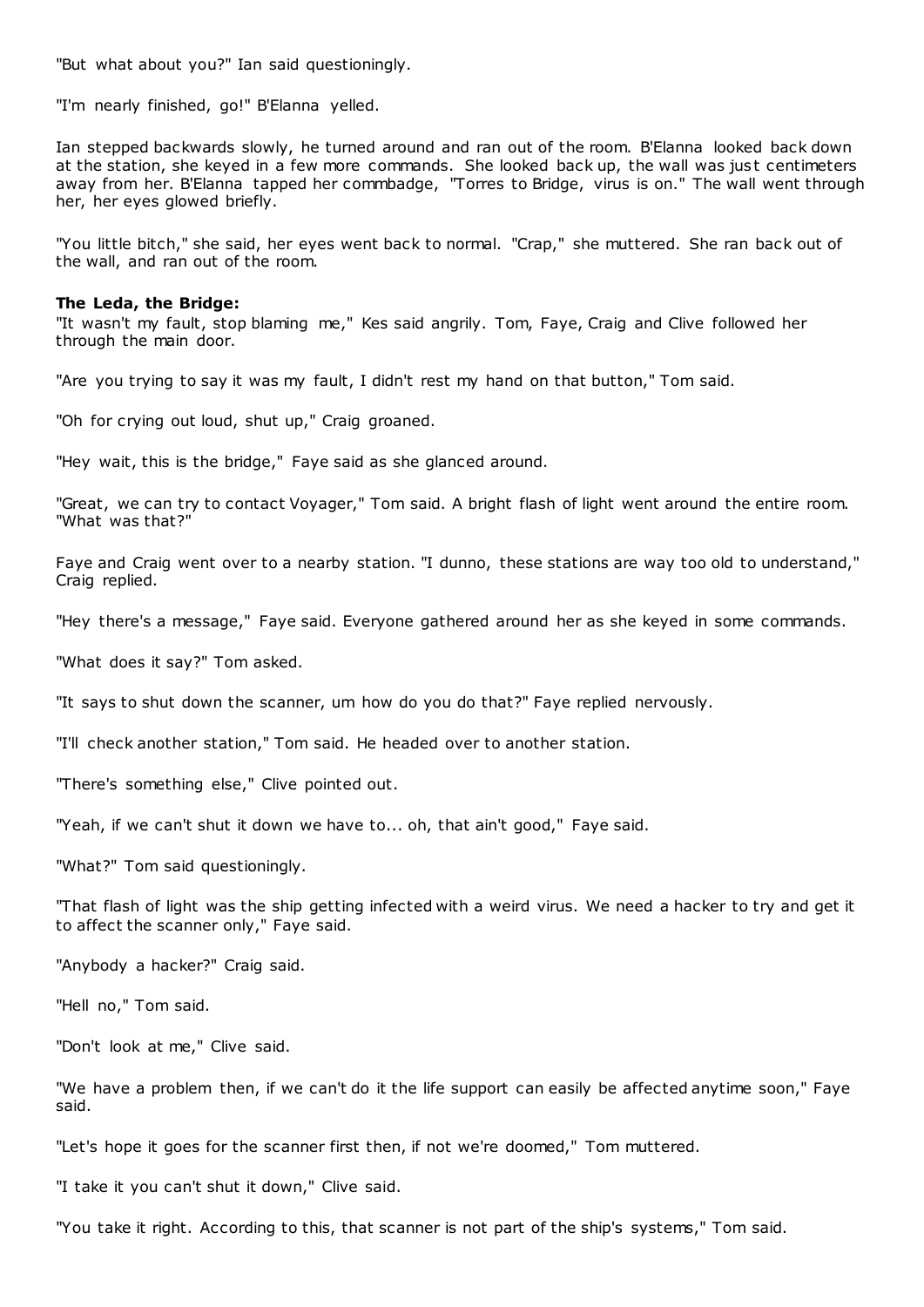"Does anybody know who else is on this ship?" Kes asked.

"That Borg, but she's probably dead," Tom replied.

"Can we get the comm online, if there is one that is?" Craig asked.

"We can try," Tom replied.

"In the meantime I think two of us should look around for anybody else," Faye said.

"Good idea, let's just hope we don't find Claire," Tom said.

"Who should go?" Craig asked.

"I think I should stay behind with somebody else who's smart," Tom replied. Everyone glared at him. "What, I'm smart."

"I think he meant smarter, so that's everyone," Craig said.

"Ha ha, very funny... not," Tom muttered.

"I'll stay, maybe there's something hard I can hit him with here," Clive said.

"Great," Tom groaned.

"Ooh let's go," Faye said sarcastically. She headed for the door, Craig and Kes followed her.

#### **Voyager, the Bridge:**

B'Elanna stepped out of the turbolift, she headed over to the engineering station. "Deck 11 has been fully taken over Captain," she said.

"I take it the virus is working then," Kathryn said.

"We won't know until something breaks down. I know it's working on Deck 11, several side panels were getting error messages," B'Elanna said.

"Soon the entire ship will be infected by this virus, don't you get the feeling we should have done this a lot earlier," Chakotay said.

"I take it you've got no response from the Leda itself," B'Elanna said.

"No, not yet. I just hope your virus doesn't affect life support on the Leda or here," Kathryn said.

"It should affect the Leda more seriously, the Leda's an old ship which'll have less advanced defence systems," Ian said.

"It should only affect minor systems here for now," B'Elanna said.

## **The Leda:**

"Eeew, some girl died on me... so gross," Jessie stuttered.

"Technically it wasn't you though," James said.

"It seemed real so she kinda did, ok," Jessie said.

"Hey this is just a dead end," James said as they stopped outside a door.

"Whoever designed this ship obviously needs some qualifications in ship design," Jessie said.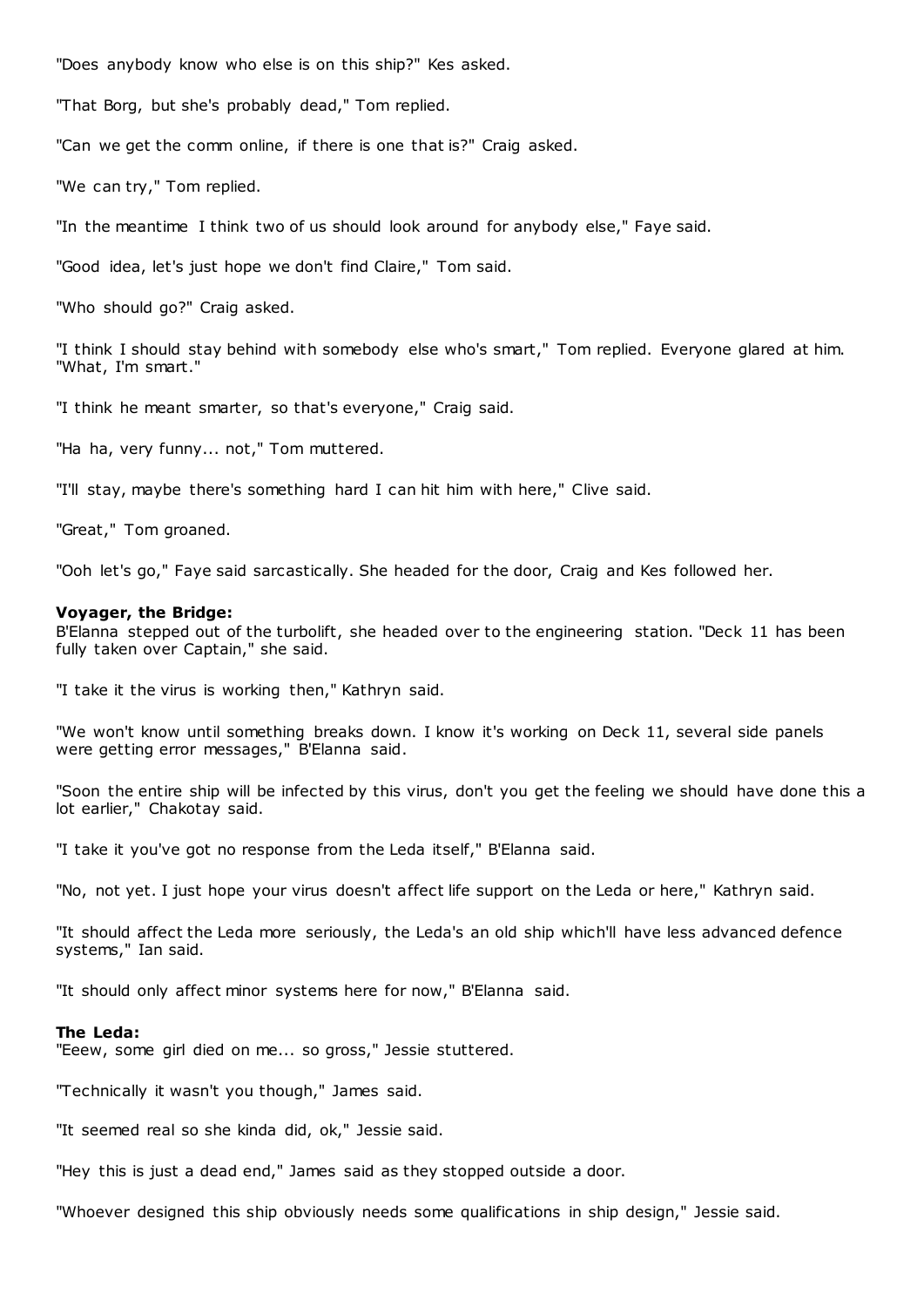"I dunno, it maybe an important room," James said. He pulled on the handle, but it broke in his hand. "Let's hope I'm wrong."

"Let me think, that's the hundredth door you've broken so far," Jessie said while folding her arms.

"Ninety nine actually, that's if you count every door I've broken in a lifetime," James said.

"I meant just on the Leda," Jessie said. The door creakily opened on it's own, the room was in fact the one with the tank. "That's weird."

"Weird? That is weird," James said as he looked towards the tank.

"Eeeew, what is that!?" Jessie exclaimed. She rested her hand on a nearby console. Jericute-os disappeared, all that was heard was screaming.

"Wasn't it dead, how did it scream?" James asked.

"Maybe it was a zombie," Jessie replied.

Meanwhile Jericute-os was on the next deck, looking a little cut in places. "Oh great, now my clothes are slit. That Borg shop will never take them back now," she moaned. She moved her hand to brush some blood off her face, but somehow she just got more on her. She looked at her hand. "Oh great, now one of my fingers are missing, now my Borg gloves won't fit."

#### **Meanwhile:**

Faye, Craig and Kes were wandering around what looked like an engineering. "Maybe we could shut the scanner down from here," Craig was saying. Faye giggled for some unknown reason.

"You can't shut the scanner down, you are too dumb for that," Kes said in a moody tone.

Craig rolled his eyes, "ok enough, can we have the sweet Kes back?"

Kes turned around to face him, "hmm, let me think about that."

Faye stood beside Craig, she started stroking his arm. "Hey cutie."

"Um, you two aren't Faye or Kes, are you?" Craig stuttered.

Kes glared at Faye, "how are you here. You're dead!"

"Shh," Faye whispered. She continued to stroke Craig's arm.

"What does it matter, you still won't be able to escape from here," Kes said.

"Ok, who are you two?" Craig asked nervously.

"She's just some kid I killed. Jeez she's so annoying, you can't get rid of her no matter what you do," Kes replied.

Faye giggled, and she stuck her tongue out at Kes. "Are you the person who possessed Claire?" Craig asked.

"Claire? Ah yes. She's around, this one's more fun. She's got power, potential power," Kes replied.

"Crap," Craig muttered.

"Indeed, since I'm here you're not going to live another second in this room," Kes said.

"Second passed... um, I shouldn't joke right," Craig said.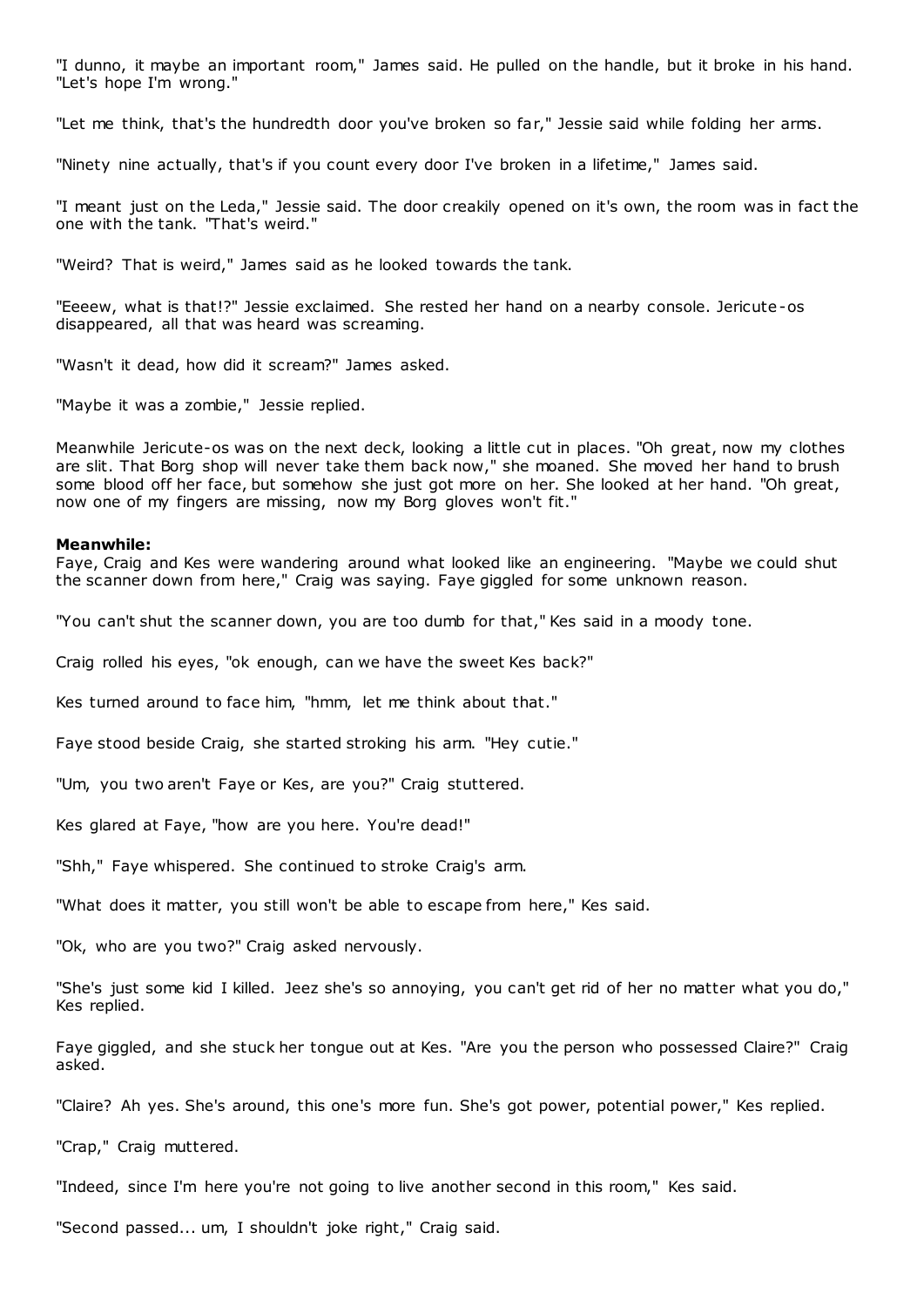"Right," Kes said as she moved closer to him.

## **The Bridge:**

"Well?" Tom said questioningly.

"I got a high score on Tetris," Clive said.

"You're supposed to be doing work," Tom muttered.

"You didn't say what though," Clive said.

"You're just doing this to annoy me, aren't you?" Tom said questioningly.

"Yep, is it working?" Clive replied.

Tom sighed, "have you done anything?"

"Actually yeah, I've managed to stop the virus hitting the life support twice while at the same time scoring a really good Tetris score," Clive replied.

"Good, keep at it," Tom said.

"Like I could beat that score," Clive said.

"I meant with the virus," Tom said angrily.

"I know," Clive said. He grinned, Tom just groaned.

#### **Engineering:**

"Do you realise that you'll be helping me beat a galaxy record," Kes said.

"Um, good for you, but for nobody else," Craig muttered.

"Everyone for themselves," Kes said. She stumbled backwards, closed her eyes. She reopened them, "Craig? Oh my god, that was close."

"Kes, that's you right?" Craig said nervously.

"Yeah, we haven't got much time left. We have to find the shield generators, if we shut that down, time will catch up on the ship," Kes said.

"Wow, how did you know that?" Craig asked.

"I was at the meeting, duh. Now get looking," Kes replied.

"Um yes ma'am," Craig said. He glanced at Faye, she was still holding on his arm. "Ah crap," he muttered.

#### **Meanwhile:**

Jessie and James were standing nearer to the tank. Jessie pressed her hand against the glass, she cringed as she looked down at it. "That zombie must have went through a turny thing, ouch."

"That's just great, more bloody deaths," James muttered.

"Not exactly, I've never felt more alive," Jericute-os said.

Jessie and James turned around slowly, they saw Jericute-os at the door way. "Eeew, that's not pretty," Jessie said.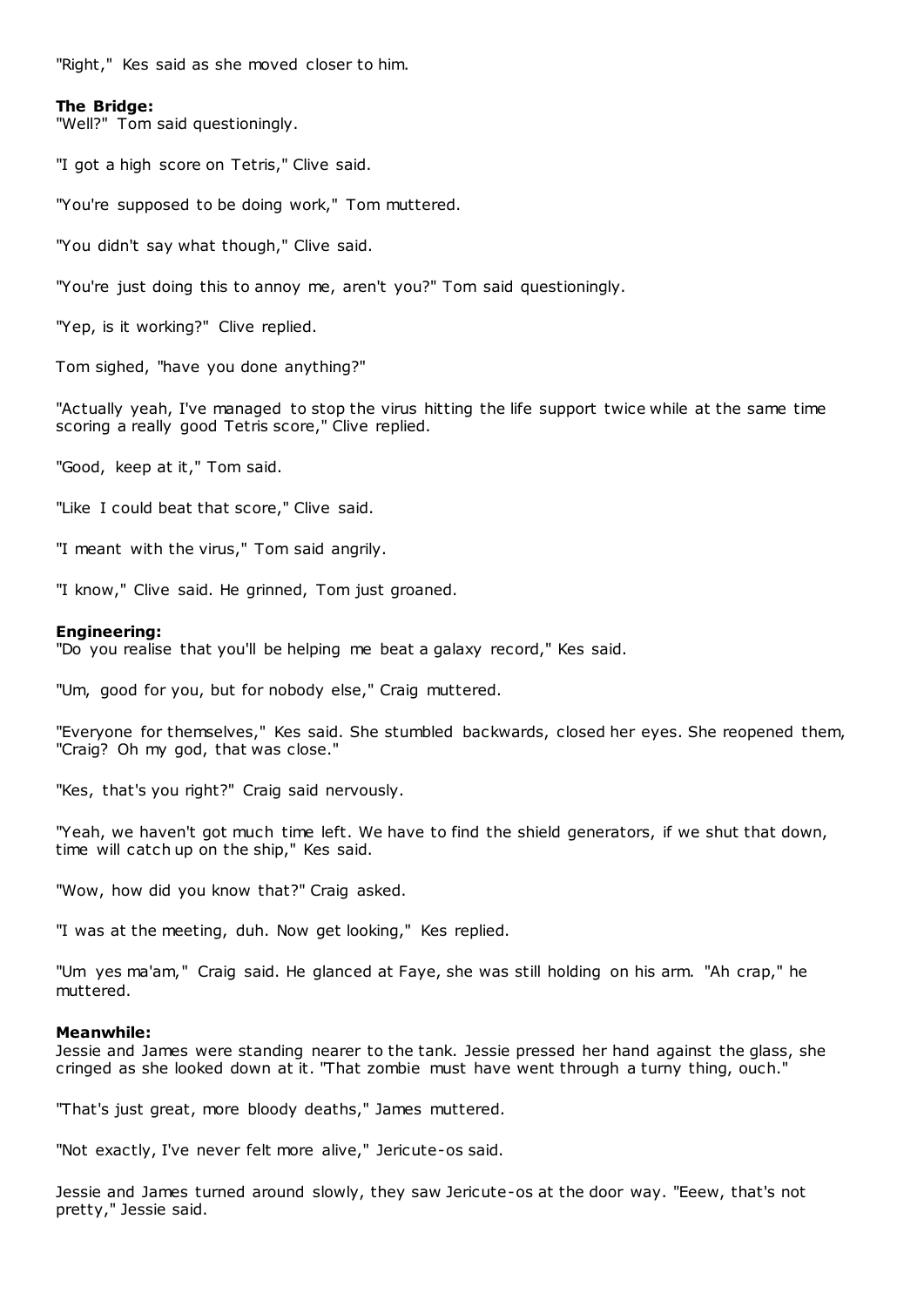Jericute-os smiled, "I think it's kind of cool. I keep killing her yet she still survives. She's strong too, yet too used to the Borg collective. She can't fight against me, this is perfect."

"Oh that's just great," James muttered sarcastically.

The three heard a familiar voice echoing through the corridor, "James, where the hell are you! I didn't mean to push you it was her and..." Claire crashed into Jericute-os, pushing her to the ground. "Ooops, sorry... eeeew!"

"It's ok, I think we should just run for now," James said.

"Is that Amy? Gee, I thought she had taste in hosts," Claire said.

"Run... yep," Jessie stuttered. She, James and Claire ran out of the room.

Jericute-os pulled herself, "damn, she's very unlucky too." A bit of the ceiling fell and landed on her head.

## **The Bridge:**

"I think we're screwed," Clive muttered.

"Oh what makes you say that?" Tom asked sarcastically.

Both Tom and Clive were floating around the room, along with some other stuff. "It's kinda fun actually," Clive commented.

"Great, gravity's gone, will oxygen be next?" Tom groaned.

"Probably, we'd better get out," Clive said. He and Tom tried their best to push themselves towards the main door. Clive grabbed onto Tom's boot, he pulled a face as a result. "Oh my god."

"Ok my feet smell, it's not that bad!" Tom said angrily.

"You failed to mention it being non toxic, you lying twit," Clive groaned.

Tom rolled his eyes, he grabbed a hold of the main door.

In: "Anderson to everyone on all decks, except Amy girl, report to engineering. Amy, go to the other side of the ship."

In: "You're an idiot, give me that."

In: "Leave him alone, he's really cute."

In: "Snap out of it..."

"Yeah we're screwed," Tom said.

#### **Later Engineering:**

All of the main cast, who are on the Leda of course, were now present. Several unknown crewmembers were standing nearby looking scared to death.

"We've found the shield generator, we just need somebody to redirect the virus to it," Kes said.

"I could do that, it's a similar virus to the one I sent to Tom's computer," James said.

"Good, get on it, hey wait a minute!" Tom snapped.

"Can't, no time," James said. He went over to a nearby station, he started working on it.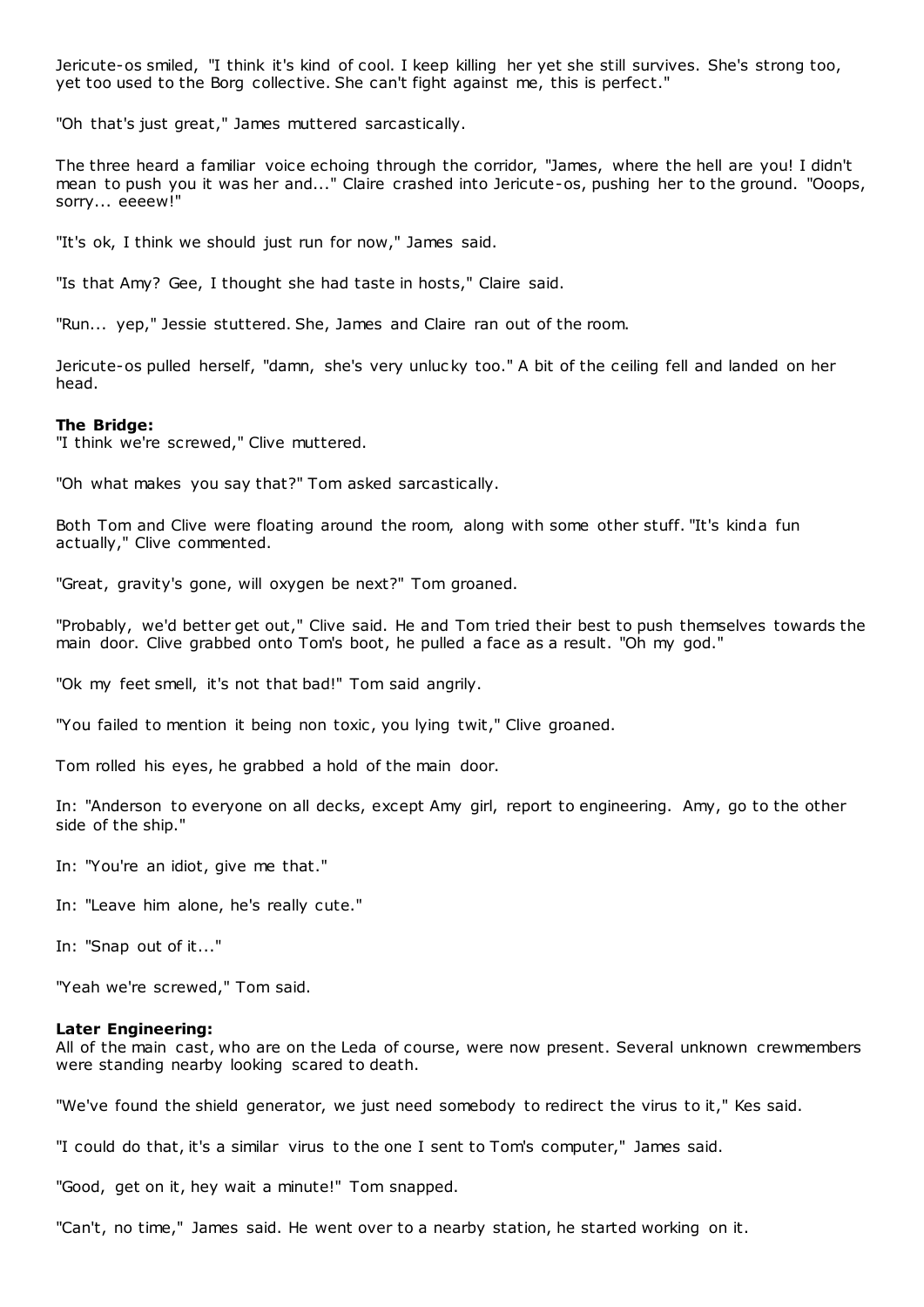All of the unknown crewmembers started whimpering, one screamed and a big crashing noise followed. Everyone looked over, Jericute-os was busy throwing the unknown crewmembers around the room.

"Um hurry up, will you," Craig said nervously.

"Wanna go and make out?" Faye asked.

"Oh my god, Faye come back please!" Craig yelled. Faye giggled.

"Yeah, I feel sick," Tom muttered.

Jericute-os threw the two remaining crewmembers, they both landed into the group which knocked them to the ground. The only ones left standing were Jericute-os and James.

"I really don't like her," Tom grumbled.

"Yeah whatever, get off me!" Clive yelled.

"Hmm, somebody's being a bad boy. Stop that or I'll make you," Jericute-os said.

"Make me," James said without turning away from the console.

"Ok, you asked for it," Jericute-os said. She picked up another unknown crewmember, he started squealing like a kid. She threw him towards James, he ducked quickly so the crewmember had a much harder crash landing, against a wall. "Meanie."

"Yep, that's me. Now shut up, you're ruining my concentration," James said.

Jericute-os picked up a large bit of metal, "ok I'll be quiet." She hit him over the head with it, "and so will you." To her surprise James got up again.

"Ok fine, make it quick," he said. He hit her, she stumbled backwards. "Go, all of you!" he yelled.

All the unknown crewmembers ran out, Craig was the first to get up. "No argument here," he said.

"Can you carry me out?" Faye asked.

"Oh dear god," Craig groaned. He ran out of the room.

Tom, Jessie, Claire and Kes all got up. Clive was the last up. Claire headed out, with Clive not far behind her. "Need a hand?" Jessie asked just as Jericute-os jumped onto James, knocking him to the ground.

"No, I'm fine," James replied, he pushed Jericute-os off him.

"Let me take over, you need to destroy the shield," Tom said. He grabbed Jericute-os by the arm, she just elbowed him hard, he fell back to the ground. "Aw damn it!"

"Leave it to the professionals," Jessie said while shaking her head. She kicked Jericute-os in the head, she didn't get back up.

James pulled himself back onto his feet. "We haven't got time for this dumb virus," he said. He picked up the bit of metal Jericute-os dropped. He smashed the metal against the device nearby the console. It sparked and it went off.

"Nooo!" Jericute-os screamed.

#### **Voyager:**

"The shield, it's gone down," Harry said.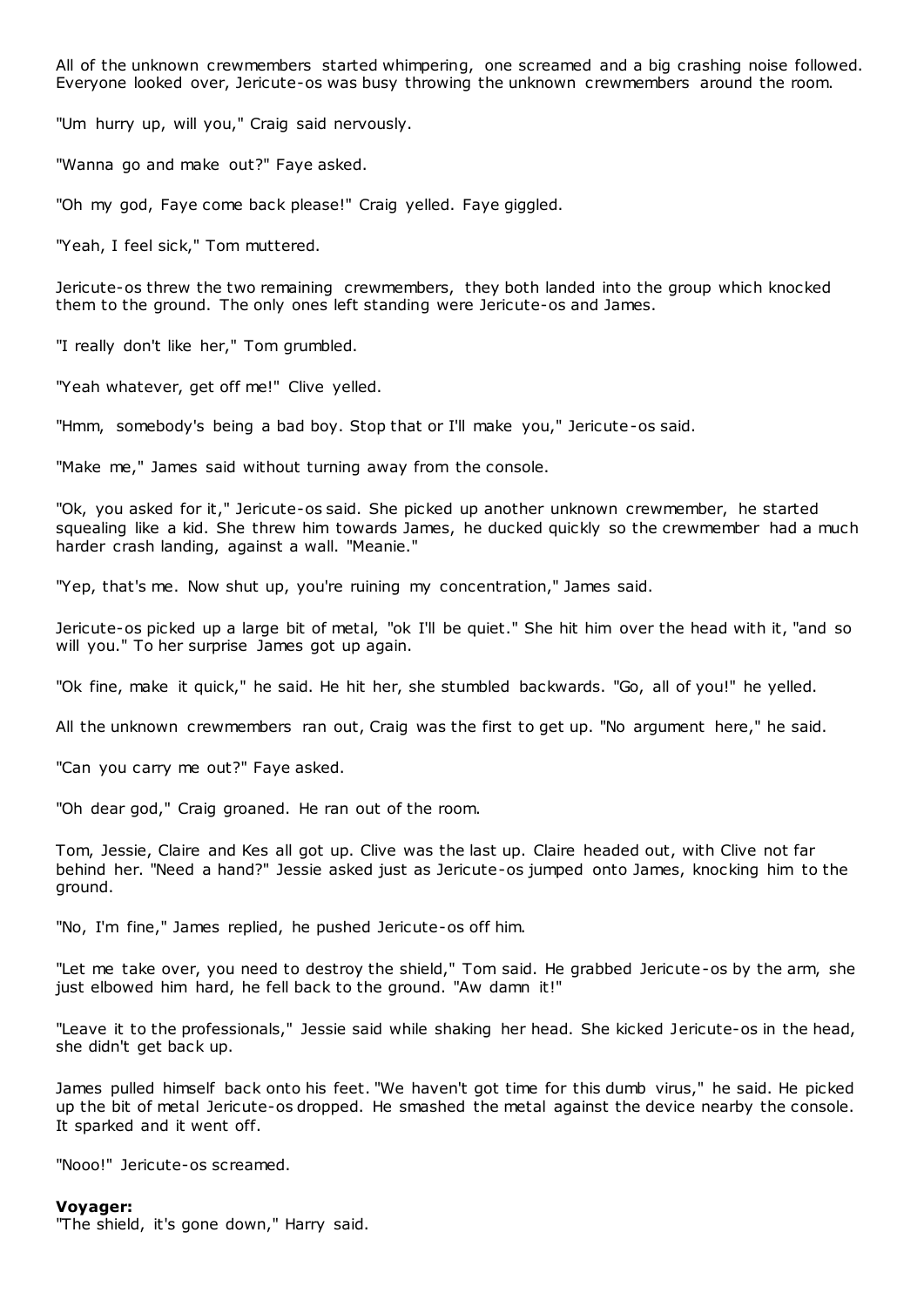"Good. Tuvok open the bay doors, Harry get a lock on our people," Kathryn ordered.

"A few are in Engineering, we cannot get a lock," Harry said.

"Hail them," Chakotay commanded.

## **Leda Engineering:**

In: "Voyager to Leda Engineering, we cannot get a lock on you where you are. Leave the room."

"You heard her, let's go," Tom ordered.

"Oh no you don't," Jericute-os said, she pressed a nearby button. The warp core door thing started to come down.

Kes quickly got under the door, Tom followed quickly. Jessie stood by it, "James come on."

"Just go, there's something else that needs to be done first," James said.

"Are you stupid, let's go!" Jessie yelled.

"He's stupid girl, accept it," Jericute-os sneered. She pushed James to the ground again. He pushed her off, he got back up to his feet. He went over to the warp core door.

"All right, let's go," James said.

"Finally," Jessie groaned. She ducked to get under the door. Jericute-os pressed another button, a forcefield came up in front of the door.

"Oops, my finger slipped," Jericute-os laughed.

James went over to her, he hit her hard in the face. "Oops, my hand slipped."

#### **Voyager:**

"We have everyone but two in Engineering," Harry said.

"Everyone get out of there now!" Kathryn yelled.

Harry shook his head, "no response."

"The doors are open Captain," Tuvok said.

"Setting a course out," Danny said.

#### **Leda Engineering:**

"What are you going to do now? You're trapped here with me, until I kill you of course. What are you going to do?" Jericute-os sneered.

"Oh, maybe this," James said. He pressed a button on the nearby station.

"Warning, auto destruct in thirty seconds," the computer voice said.

"You little piece of s\*\*\*," Jericute-os muttered.

"Hmm, you're about to be blown up, what are you going to do?" James said.

"You'll die too," Jericute-os said.

"Fine with me, as long as I get rid of you at the same time, I don't care," James said.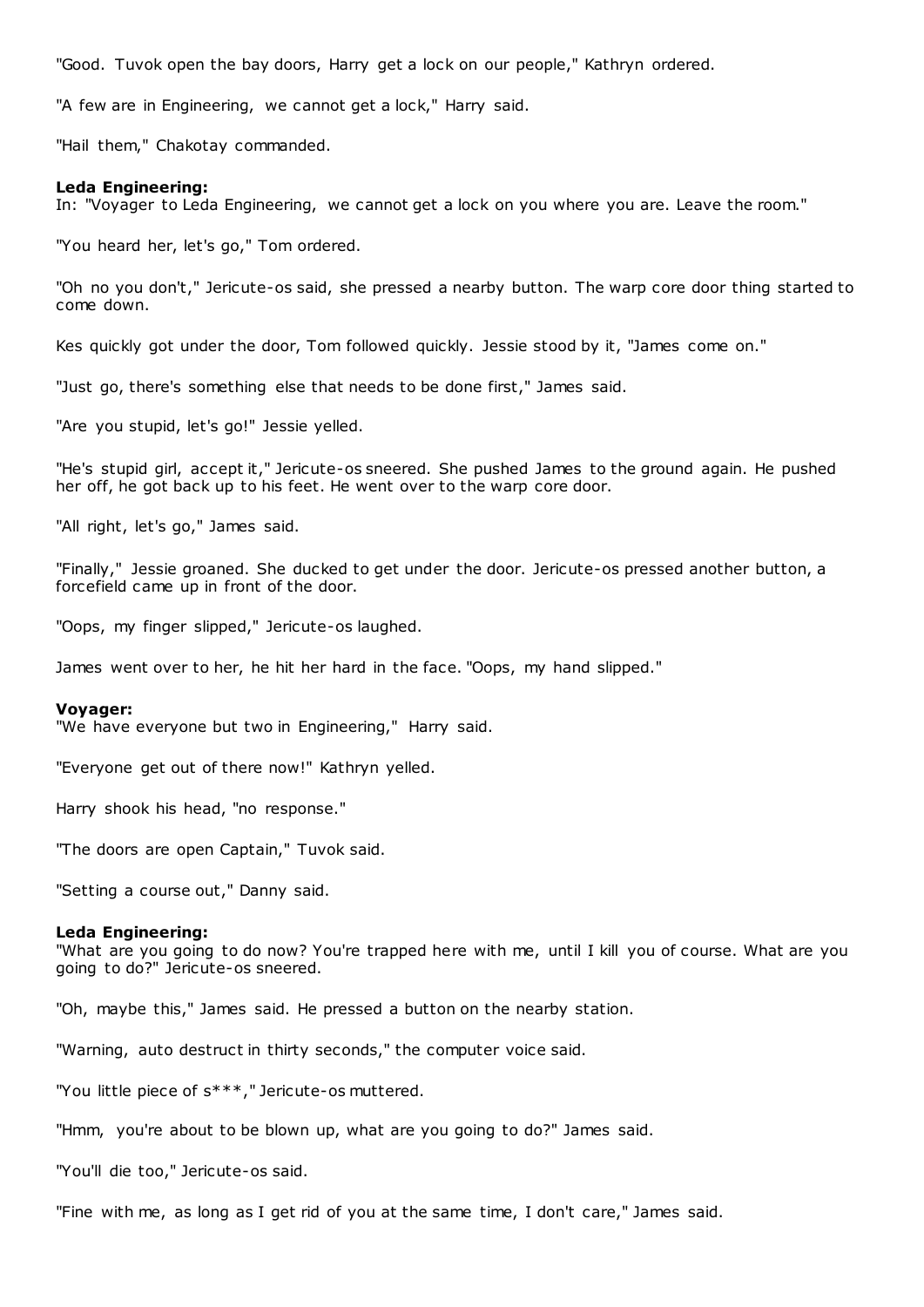"What about him," Jericute-os said as she looked towards the last unknown crewmember.

"Like he'll live long anyway," James said.

# **Voyager:**

"Captain, the Leda is going to blow in twenty seconds," Harry said.

"There's still two people on board," Danny said.

"Are we still in transporter range?" Chakotay asked.

"Yes but we can't beam those two out of Engineering, we could do them some serious harm, it could kill them," Harry replied.

"They'll die if you don't, get them out of there," Chakotay ordered.

"Aye sir," Harry said.

## **Leda Engineering:**

"Auto destruct in ten seconds. Nine, eight, seven, six, five, four, three, two..." the computer voice said. James and the unknown crewmember started to dematerialise.

"What... no fair!" Jericute-os screeched.

## **Voyager:**

"We have them, they're in Sickbay," Harry said.

"Danny, go to warp now!" Kathryn commanded.

"Doing so," Danny said.

Voyager flew away from the Leda, it jumped to warp. The Leda exploded, taking the rest of the graveyard with it.

"We're safe," Danny said.

Kathryn sighed, she looked around the whole bridge. "Good job everyone."

# *Captains Log Supplemental: We are free of the Leda, so we have set a course for home again. The crewmembers who were trapped on the Leda, most have recovered. Fortunately we only lost three crewmembers, it could have been a lot worse.*

#### **Sickbay:**

Doctor Jones was busy treating the unknown crewmember. Kes and Lee were both working on James. Both James and the unknown crewmember had severe burns on their skin.

Kathryn came in through the main door. "How are they?" she asked.

Doctor Jones sighed, he went over to Kathryn. "Crewman Harkins will be out of here by tomorrow. Unfortunately Mr Taylor sustained the worse of it, he's in a coma."

"What?" Kathryn stuttered.

"The sooner he wakes up the better. Kes and Mr Williams are treating his wounds, that's all we can do for him. I ordered the others to get some sleep to recover," Doctor Jones said.

Kathryn sighed as she looked over at James and Harkins. "Tell me when either of them have woken up, Doctor." She walked out.